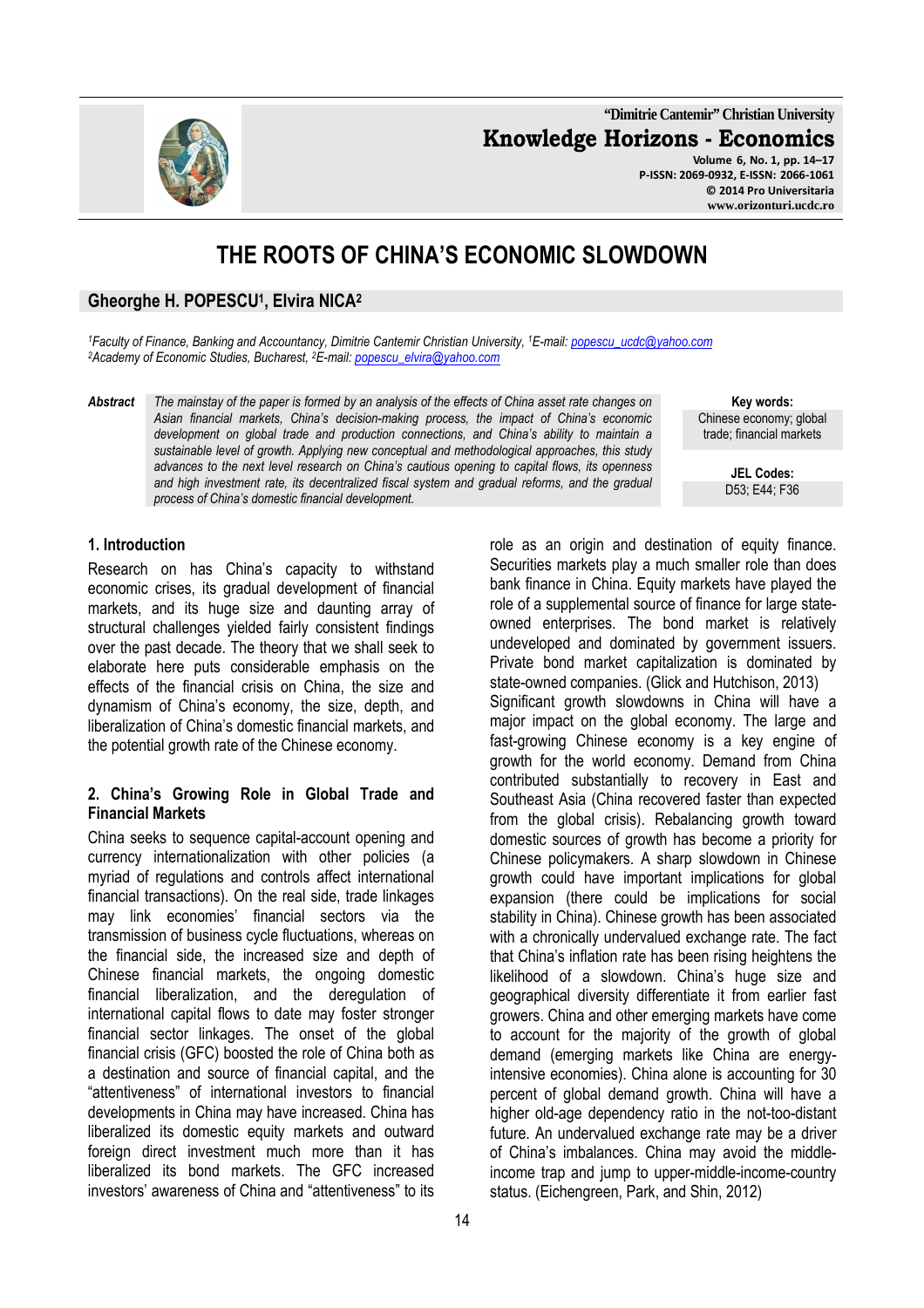China should alleviate the coming growth slowdown on the path of development (Nicolăescu, 2013a) and avoid impending social instability. The changing age structure of the population and its impact on the underdeveloped fiscal and welfare system may affect China's future growth. Factors such as the underdevelopment of the health system have resulted in a low proportion of seniors. To deal with the demographic changes, China must raise dramatically its revenues for welfare and education. China should develop tax systems to finance the increasing dependency rate. China's grossly inadequate fiscal arrangements face growing challenges. China's fiscal and social security institutions are ill-equipped to deal with the rise in the dependency ratio. The Chinese government faces the problem of reforming and expanding the pension and benefits system. Private and shareholding Chinese firms are punching below their weight in export markets, whereas the foreign firms in China have a higher export share than their share of the GDP. Clanbased business hinders the development of a modern competitive market economy. China lacks coherent, uncorrupt, and impartial legal mechanisms for private businesses. Many dynamic and private firms in China are part-owned or controlled by the state. The development of corporate governance and corporate law are necessary for future development (Naito, 2013) with a secure and innovative private sector. Institutional residues of the collectivist period have profound and sometimes deleterious effects on China's economic and social development. Rights of sale and transferability are unambiguously in the hands of local or national state institutions. (Hodgson and Huang, 2013)

### **3. The Effects of the Financial Crisis on China**

China has pursued a cautious path towards greater financial liberalization and openness (Nicolăescu, 2013b), and has liberalized controls on non-FDI capital flows very slowly. Permitted cross-border flows have likely reduced the effectiveness of China's remaining capital controls. A greater part of the permitted internationalization process in China has focused on equity markets and FDI flows, as opposed to debt instruments. Greater financial openness and internationalization of the rmb has repercussions for the global economy. China has made strides in terms of achieving a major role for the rmb in international trade through the establishment of rmb settlement mechanisms and swap lines. Global financial factors and national financial turbulence may have influenced the extent to which interest rate and equity price changes have been transmitted from China across Asia (the transmission of equity prices changes from China

across Asia increased markedly during the GFC). The Chinese bond rate coefficients are statistically significant only for Indonesia and Korea. The transmission of Chinese equity rates rose markedly during the GFC. China's reserve rate increases had a negative and significant effect on equity prices. Countries with greater sensitivity to the rmb have much stronger linkages to China's bond markets in the GFC and post-GFC periods. Market forces and rising global uncertainty have increased the importance of China in transmitting equity price changes abroad. (Glick and Hutchison, 2013)

China's rapid growth has led to the accumulation of more than \$3.5 trillion in foreign exchange. China's decades of 9.5% annual growth constituted catch-up growth. China's per-capita GDP in 2012 in purchasing power parity (PPP) terms was between \$9,000 and over \$12,000. The labor surplus in China's rural areas is beginning to come to an end, the growth rate of exports slowed to 9.2% through 2012, China has an investment rate as a share of GDP of nearly 50%, and the major uncertainty in the short run is how much stimulus the government will pursue to maintain or manage the growth rate. The slowdown is not building to a crisis (Prager, 2013) that is likely to stop growth altogether. China will likely increase its huge foreignexchange holdings in U.S. The size of the Chinese market will continue to experience large increases in dollar terms (growth is now from a much higher base). China will increasingly depend on its own R&D. (Perkins, 2013)

China was the first among the world's major economies to recover from the recent economic downturn, possessing enormous capacity for crisis management (Hunter, 2013a) and for stimulating economic growth. The Chinese economy is neither an American style liberal market economy, nor a planned economy. The Chinese government has been dominant in the use of land and other natural resources. China's economic growth during the financial crisis has been a substantial contribution to the recovery of the world economy. The Chinese-style resource-allocation system, decisionmaking process (Pera, 2014a), consists of an economic environment that is conducive to effective implementation of various measures for crisis management. China's macro-economy bounced back rapidly after touching the bottom, showing signs of full recovery from the second quarter in 2009 (Chinese development policies and macro-regulations had made the economy largely immune to massive market failures). From 1978 to 2008, China accumulated wealth at an amazing speed and provided a material foundation for coping with economic crises. China's banking sector has withstood the impact of declining profits (Zaharia et al., 2013), narrowing interest spreads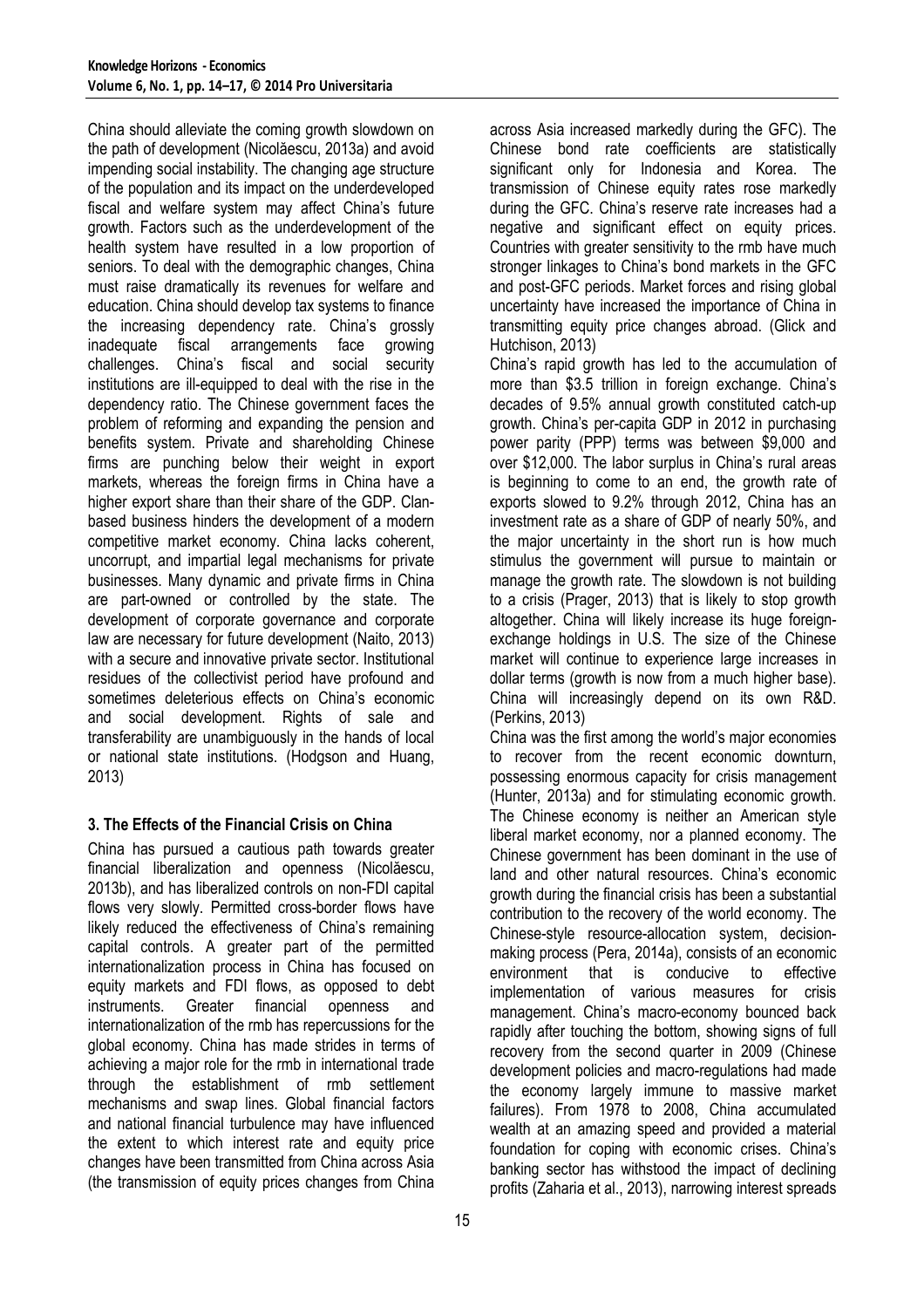and unfavorable lending conditions (China implemented expansionary fiscal and monetary policies that stimulated consumption during the economic downturn). (Ji, 2010)

## **4. China's Outstanding Economic Performance**

China is experiencing the largest mass migration from the countryside to the cities in any country in history, the expanding cities providing many opportunities for work on construction sites and heavy industry. Estimates of the number of protests and demonstrations in China have increased dramatically in number. The *hukou* system excludes much of the Chinese population from adequate education and health services. Farming output has to deal with a growing and more prosperous population under the constraint of a limited supply of suitable agricultural land. Any Chinese citizen advocating the further privatization of property rights in land would be in violation of the Chinese constitution. The home-grown private corporate sector in China is underdeveloped. The Chinese legal system is too tied up with the central political and administrative authority. China needs to develop adequate welfare and pension provision for an ageing population. Much of China's economic success is attributable to the strategic role of the state (Hunter, 2013b) in the economy. China may slow down by about 2025 to an annual growth rate of five percent, whereas by 2040 its growth rate may be closer to that found in developed countries. (Hodgson and Huang, 2013) China prevented the spread of the crisis with its special pattern of economic development and institutional arrangements (Corsani, 2013), mitigating the adverse impacts of the world economic crisis (the Chinese government made a rapid full-scale readjustment of its macro-economic policies). In a decentralized fiscal system, China's local governments can make decisions according to local situations. China is a market economy with a rather influential public sector including state enterprises. China's banking system has effectively executed the decisions made by the monetary authority, providing a rapid transmission mechanism for expansionary monetary policies (the activities of China's state economy exhibit a countercyclical pattern). China managed to coordinate crisis management, structural adjustment, and deepening reform to serve the purpose of sustainable economic recovery, and has provided the world with an economic miracle of sustained high growth and handled well the current economic crisis, achieving a rapid economic recovery. (Ji, 2010)

A reversal of the growth trend of the working age population in China will slow its economic growth. The government should not seek an actual growth rate exceeding the potential growth rate (Makó and Mitchell, 2013), and the potential growth rate can be enhanced through the application of measures to enlarge the supply of labor and capital (Pera, 2014b), and to improve productivity (economic reform is the key to sustaining China's economic growth). The slowdown of the potential rate of China's future economic growth is in accordance with the trend of population structure changes. Relatively slower growth of capital formation (Hunter, 2013c) will help China transform its growth pattern that relies on domestic investment. Economic growth is accompanied by a constant decline in the agricultural share in terms of both output value and employment. The present labor force participation rate in China is high, but will change dramatically as population aging accelerates. To increase labor force participation, China may postpone the retirement age so that the labor force participation rate of workers at older ages can be increased, further promote labor migration from rural to urban areas, or raise the employment rate or lower the unemployment rate. The Chinese economy is entering a phase of transition from dual economy development to neoclassical growth. (Cai and Lu, 2013)

## **5. Conclusions**

This research makes conceptual and methodological contributions to China's outstanding economic performance, the emergence of China as a regional economic power, China's growing role in global trade and financial markets, and its pace of real growth and transformation into a global economic power. Our paper contributes to the literature by providing evidence on China's fast economic recovery during the global financial collapse, the advent and aftermath of the global financial crisis (GFC) that pushed China to the fore of the world economy as an engine of growth, and the determinants of China's economic growth.

### **References**

1. Cai, Fang, and Yang Lu (2013), "Population Change and Resulting Slowdown in Potential GDP Growth in China," *China & World Economy* 21(2): 1–14. 2. Corsani, Antonella (2013), "Rent and Subjectivity in Neoliberal Cognitive Capitalism," *Knowledge Cultures* 1(4): 67–83.

3. Eichengreen, Barry, Donghyun Park, and Kwanho Shin (2012), "When Fast-growing Economies Slow Down: International Evidence and Implications for China," *Asian Economic Papers* 11(1): 42–87.

4. Glick, Reuven, and Michael Hutchison (2013), "China's Financial Linkages with Asia and the Global Financial Crisis," *Journal of International Money and Finance* 39: 186–206.

5. Hodgson, Geoffrey M., and Kainan Huang (2013), "Brakes on Chinese Development: Institutional Causes